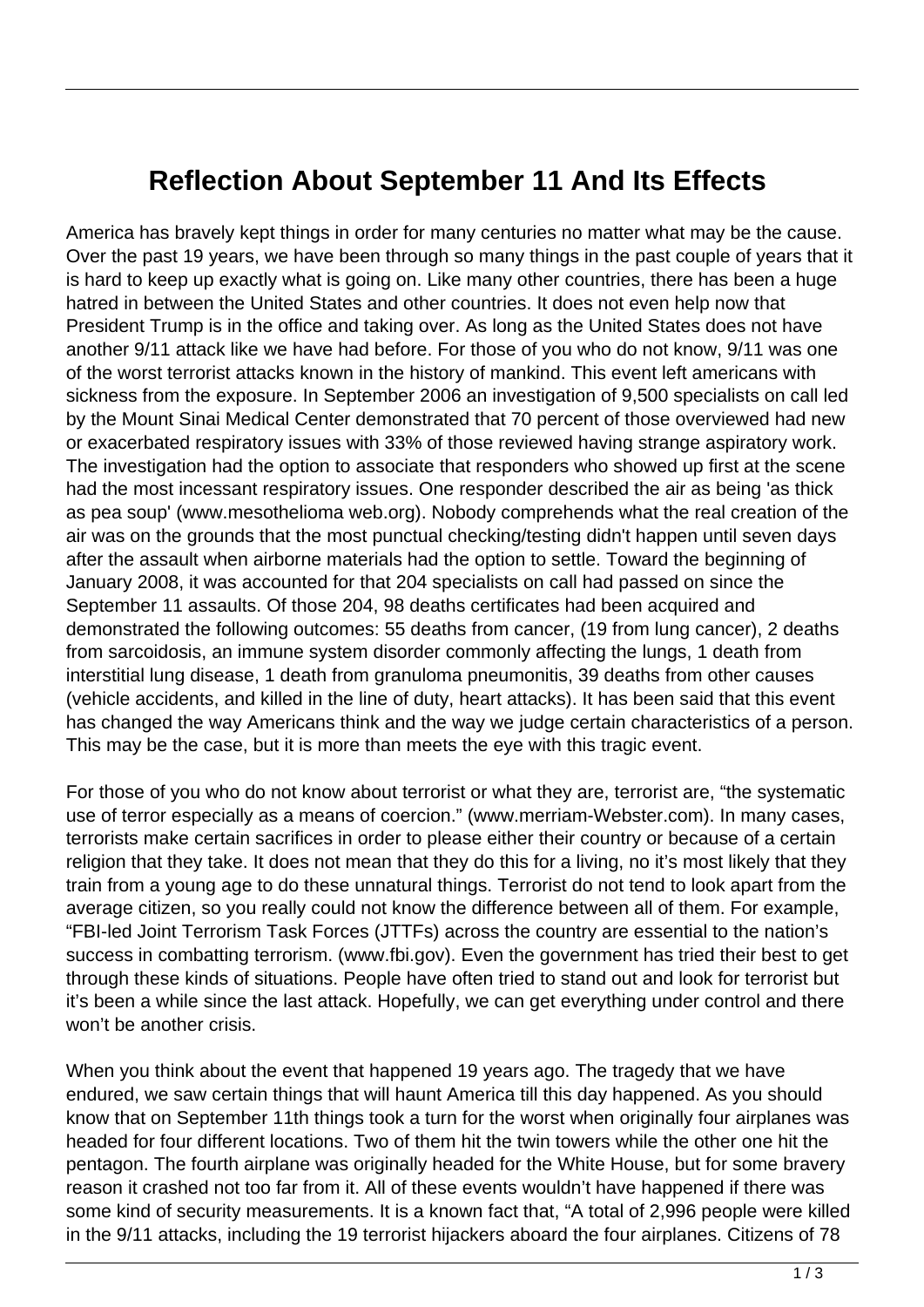countries died in New York, Washington, D.C., and Pennsylvania." (www.history.com). This event will always be remembered as one of the most deadly events known to mankind. They worked under the impression that the air around the site was safe to breathe. They had been reassured by the EPA that they were safe and that sense of safety was in the back of their minds as they continued their search.

But nearly seven years after that fateful day, many have begun suffering from lung conditions including the rare cancer mesothelioma and some of those first responders have ultimately lost their lives as a result of their work. The last thing rescue workers wanted to think about as they searched for survivors were the hazardous materials that lingered in the air and on debris. Asbestos, mercury, lead, barium, zinc, and other heavy metals would settle on protective equipment and come into contact with rescuers. The contaminants would linger for weeks and in some cases very high amounts. One worker's shirt contained 93,000 times more asbestos than the average ambient air concentration in major US cities.

Asbestos was to be used for fireproofing the towers with initial estimates calling for nearly 5,000 tons of the material. During their construction as the health problems of asbestos quickly became known and construction companies were pressured to phase out the material, builders stopped using asbestos at about the 64th floor. Later on some of the asbestos was removed but an estimated 2,000 tons of the material was still present when the towers were attacked. People did not take this well at all. It was so many loved ones dead all because of a couple of terrorists. Once this event happened, America was all ok high heels due to this.

One of the major factors that was bound to play out was that the United States was bound to upgrade their security everywhere they would go. In many instances, people often take that measure as to checking bags at airports and even major events in the United States. In the past years we have developed highly advanced technology that will take out anyone by any means necessary. That is the reason the United States has had an eye opening military that will do whatever it takes to make sure it's citizens are safe. Yet we still do mourn the losses of those people who passed due to this crazy event.

Even though this event happened, the United States did have an idea who was behind this tragic event. He goes by the name, "Osama Bin Laden." Laden was one of those people who did not care about humanity at all. He despised the United States and did not like the way we operated in our country. He attended many universities and schools which made him both street and educational smart. In many other cases, you never know what you may expect when it comes from him. He's a National known assassinated terrorist, but when he was alive, he was involved in another terrorist act also. This act was known as, "…mastermind of numerous terrorist attacks against the United States and other Western powers, including the 2000 suicide bombing of the U.S. warship Cole in the Yemeni port of Aden." (www.britannica.com). This on top of what happened with the events on the 9/11 made him a possible target for the United States. Then when the infamous President Barack Obama was in office, he sent in a group of troupes to kill Bin Laden and they were very successful. Here's some facts to back up my statement, "On May 2, 2011, bin Laden was killed by U.S. military forces after U.S. intelligence located him residing in a secure compound in Abbottabad, Pakistan, 31 miles (50 km) from Islamabad. The operation was carried out by a small team that reached the compound in Abbottabad by helicopter. After bin Laden's death was confirmed, it was announced by U.S. Pres. Barack Obama, who hailed the operation as a major success in the fight against al-Qaeda. (www.britannica.com). Therefore, these events changed the way the United States